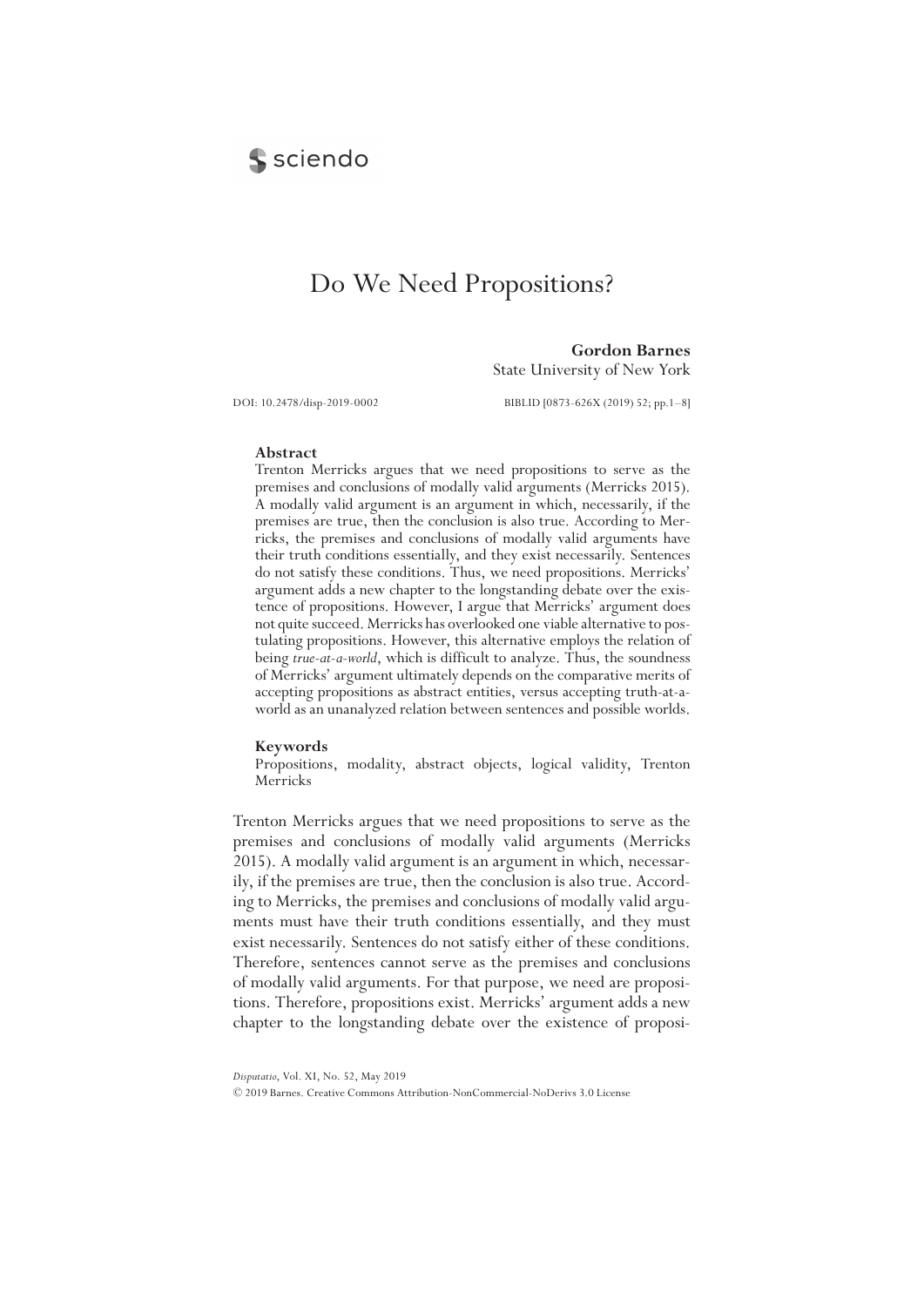tions. However, I will argue that Merricks' argument does not quite succeed. I believe that Merricks has overlooked one viable alternative to postulating propositions. However, that is not the end of the matter. This alternative employs the relation, between sentences and possible worlds, of being *true-at-a-world*. This relation is notoriously problematic, especially in this context. Many existing analyses of this relation quantify over propositions. Those analyses will be of no use in this context, where the purpose is to avoid any ontological commitment to propositions. The most salient alternative is to take the relation of being true at a world as primitive and unanalyzable. Thus, we face a familiar sort of tradeoff—between admitting certain entities into our ontology, on the one hand, and accepting certain facts as fundamental and unanalyzable on the other. Do we need propositions? It depends on the comparative merits of accepting propositions as abstract entities, and accepting truth at a world as an unanalyzed relation between sentences and possible worlds.

A modally valid argument is an argument in which, necessarily, if the premises are true, then the conclusion is also true. It is very plausible to suppose that there are such arguments.

Merricks offers the following, familiar example.

- (1) All men are mortal
- (2) Socrates is a man.

Therefore

(3) Socrates is mortal.

Necessarily, if (1) and (2) are true, then (3) is also true. Now suppose that the premises and the conclusion of this argument are *sentences*. Sentences have their truth-conditions only contingently. For any sentence S, we could have used S in such a way that it had different truth conditions from its actual truth conditions. According to Merricks, this fact about sentences makes them ill-suited to serve as the premises and conclusions of modally valid arguments.

…suppose, for reductio, that the following are all jointly possible: (1) is true if and only if dogs bark and (2) is true if and only if the sky is blue and (3) is true if and only if pigs fly; and dogs bark and the sky is blue and pigs do not fly. Our supposition for reductio implies that it is pos-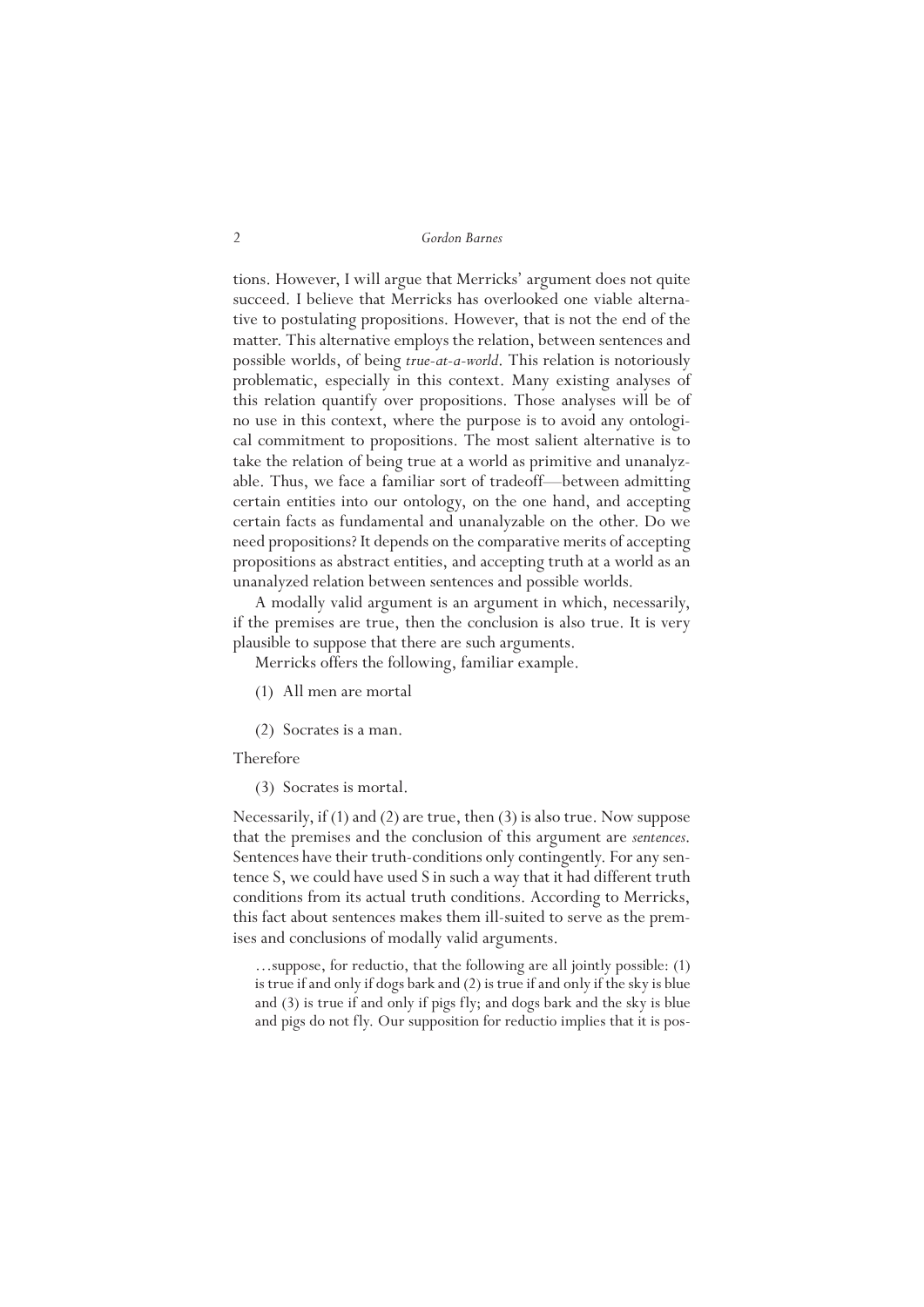sible for (1) and (2) to be true and (3) false. So it implies that the above argument is not modally valid. But that argument is modally valid. So what we supposed for reductio is false. (Merricks 2015: 4–5)

Merricks infers that the premises and the conclusion of this argument (and every modally valid argument) must have their truth conditions essentially. Since sentences do not have their truth conditions essentially, (1), (2) and (3) cannot be sentences. Merricks goes on to argue that, for related reasons, (1), (2) and (3) must be things that exist necessarily. He concludes that if there are modally valid arguments, then there must be entities that that have their truth conditions essentially and exist necessarily. These entities cannot be sentences. They are propositions.<sup>1</sup>

To defend this argument, Merricks considers two alternative accounts of modal validity that would avoid any commitment to propositions. Here is the first alternative.

An argument is modally valid just in case, necessarily, if its premises are true *and have their actual truth conditions, and its conclusion has its actual truth conditions*, then its conclusion is true. (Merricks 2015: 11)

By holding fixed the actual truth conditions of the sentences involved, this account correctly implies that the argument from (1) and (2) to (3) is modally valid. Necessarily, if the sentences "All men are mortal." and "Socrates is a man." are true, and if they have their actual truth conditions, and if the sentence "Socrates is mortal." also has its actual truth conditions, then that latter sentence is also true. However, this account suffers from a crippling defect of its own.

Merricks illustrates the defect with the following inference.

(I) Electrons exist.

Therefore

(II) A sentence exists.

Merricks argues this account of modal validity will classify this inference as modally valid. The reason is that a sentence can be true and

<sup>1</sup> The distinction between sentence types and sentence tokens is irrelevant here. Neither sentence types nor sentence tokens have their truth conditions essentially, so the distinction is irrelevant to Merricks' argument. I will return to this issue in the sequel.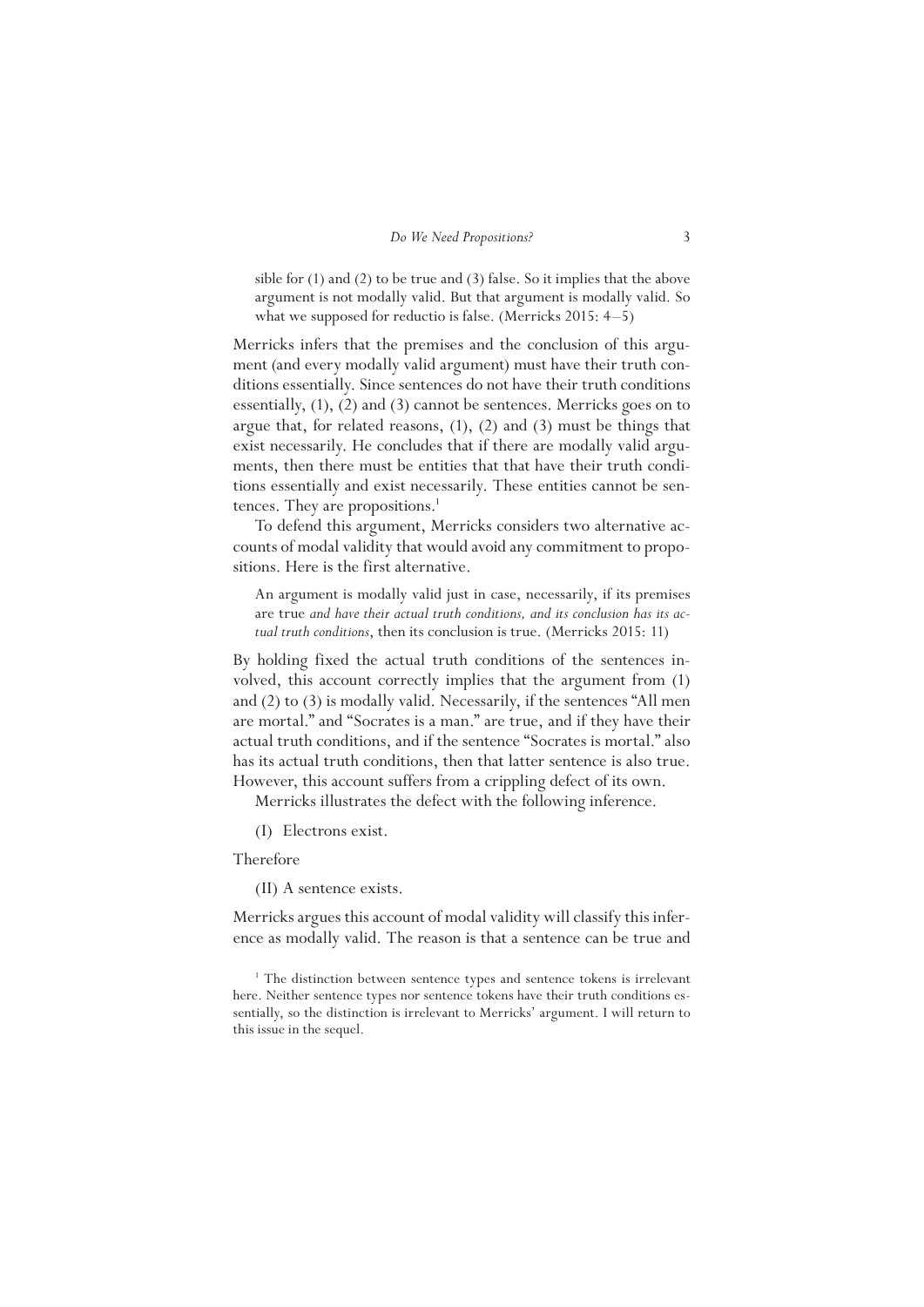have its actual truth conditions only if that sentence actually exists. (Merricks argues for this assumption elsewhere in the book. I will grant it here, for the sake of argument.) The alternative account of modal validity says that an argument is modally valid if and only if: necessarily, if the premises are true and if they have their actual truth conditions, and if the conclusion has its actual truth conditions, then the conclusion is true. If a sentence has to exist in order to be true and to have its actual truth conditions, then if the sentence "Electrons exist" is true and has its actual truth conditions, then that sentence exists. Therefore at least one sentence exists. Thus, the existence of electrons entails the existence of at least one sentence. However, that is mistaken. Thus, the alternative account of modal validity is mistaken. (Merricks 2015:  $12)^2$ 

Merricks considers one more alternative. This account is based on the distinction between being *true in* a possible world and being *true at* a possible world. A sentence S is *true in* a possible world W just in case S exists in W and S is true in W. In other words, if W were actual, then S would exist and S would be true. By contrast, a sentence is *true at* a possible world W just in case the truth conditions of S are satisfied in W. A sentence need not exist in W in order for it to be *true at* W. The following example illustrates the idea. There is a possible world W in which there are no sentences. The sentence "There are no sentences" is *trueat* W, because its truth conditions are satisfied in W, but it is not *true in* W, because it does not exist in W. With that distinction, Merricks states the second alternative account of modal validity. According to the second account,

…an argument is modally valid just in case its conclusion is true *at* all possible worlds (as opposed to *in* all possible worlds) *at* which (as opposed to *in* which) its premises are true. (Merricks 2015: 14)

This account will also classify the argument from (1) and (2) to (3) as modally valid. For any possible world W, if the sentences "All men

<sup>&</sup>lt;sup>2</sup> The distinction between sentence types and sentence tokens might seem to be relevant here. If sentence types exist necessarily, then the conclusion of this inference is necessarily true, and thus the inference is modally valid after all. However, it is doubtful that sentence types exist necessarily. In a possible world in which no one ever speaks English, there are no English sentence types. I am grateful to Trenton Merricks for this point.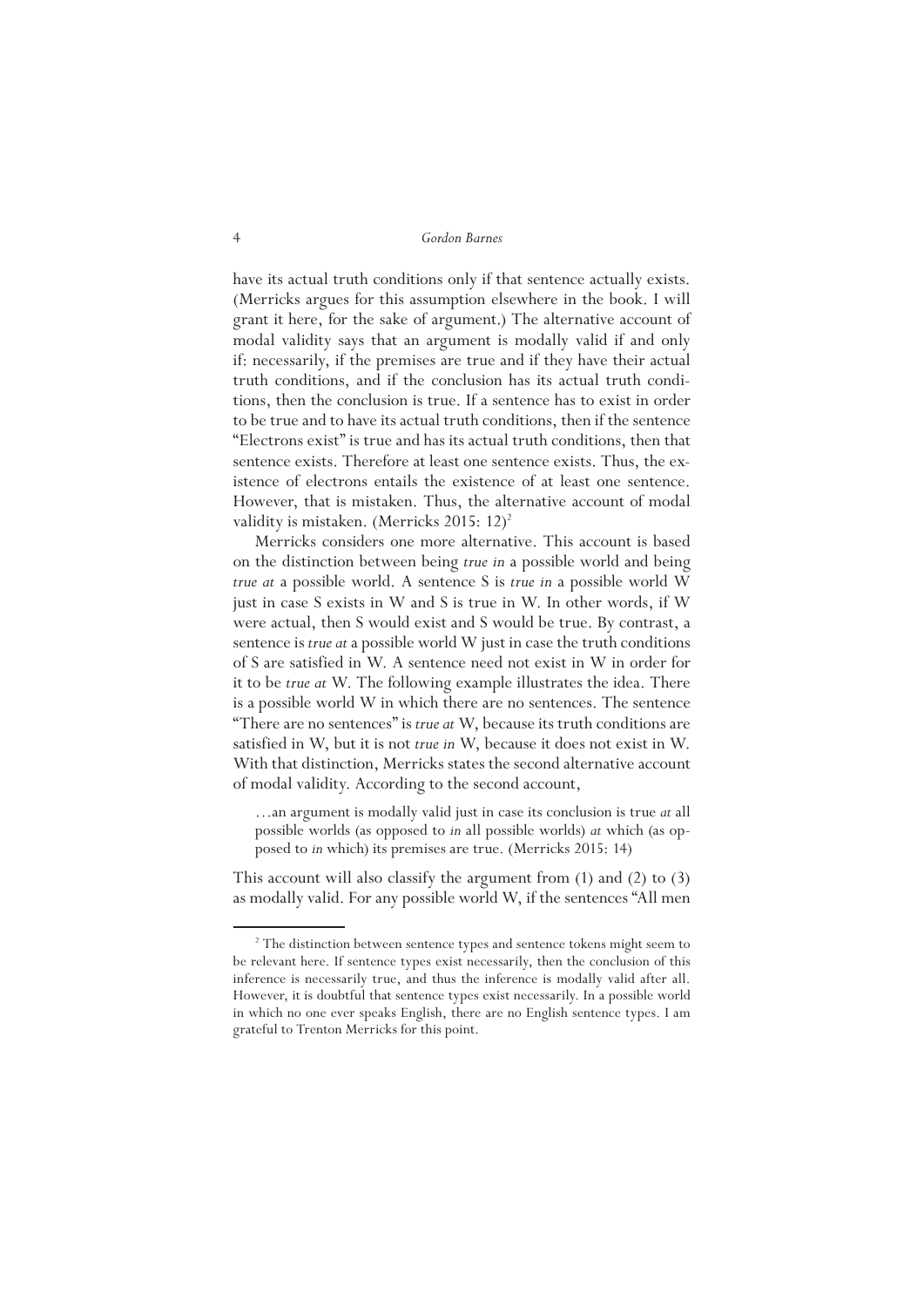are mortal." and "Socrates is a man." are *true at* W, then the sentence "Socrates is mortal." will also be *true at* W. This account correctly classifies the argument as modally valid. It also avoids any commitment to the existence of propositions.

Merricks argues that this account of modal validity leaves out an essential ingredient of that idea. According to Merricks:

Defenders of the venerable and widespread idea that some arguments are modally valid should all agree that an argument is modally valid only if there is some modal connection between the truth of a modally valid argument's conclusion and the truth of its premises. But the claim that an argument's conclusion is true *at* all possible worlds *at* which its premises are true does not imply that there is any modal connection between the truth of its conclusion and the truth of its premises. So we should deny that an argument is modally valid just in case its conclusion is true *at* all possible worlds *at* which its premises are true. So we should reject the second alternative definition of 'modally valid…. (Merricks 2015: 16)

This account of the modal validity of an argument does not include any modal connection between the premises and the conclusion of the argument. On this account, the premises and the conclusion of a modally valid argument are sentences. Since sentences have their truth conditions only contingently, there are no necessary connections between the truth of any one sentence and the truth of any other sentence. It follows that, on this account of modal validity, the modal validity of an argument does not involve any modal connection between the premises and the conclusion of a modally valid argument. That does not seem right. I find this argument compelling, but I will not offer any further defense of it here. Rather, I will argue that there is another account of modal validity that is immune to these objections, while also avoiding any commitment to propositions. The alternative is essentially a hybrid of Merricks' two alternative accounts.

Suppose that we combine Merricks' two alternative accounts of modal validity into a single account, as follows.

(H) An argument is modally valid if and only if: for any possible world W, if the premises have their actual truth conditions, and if the premises are *true at* W, then if the conclusion also has its actual truth conditions, then the conclusion is also *true at* W.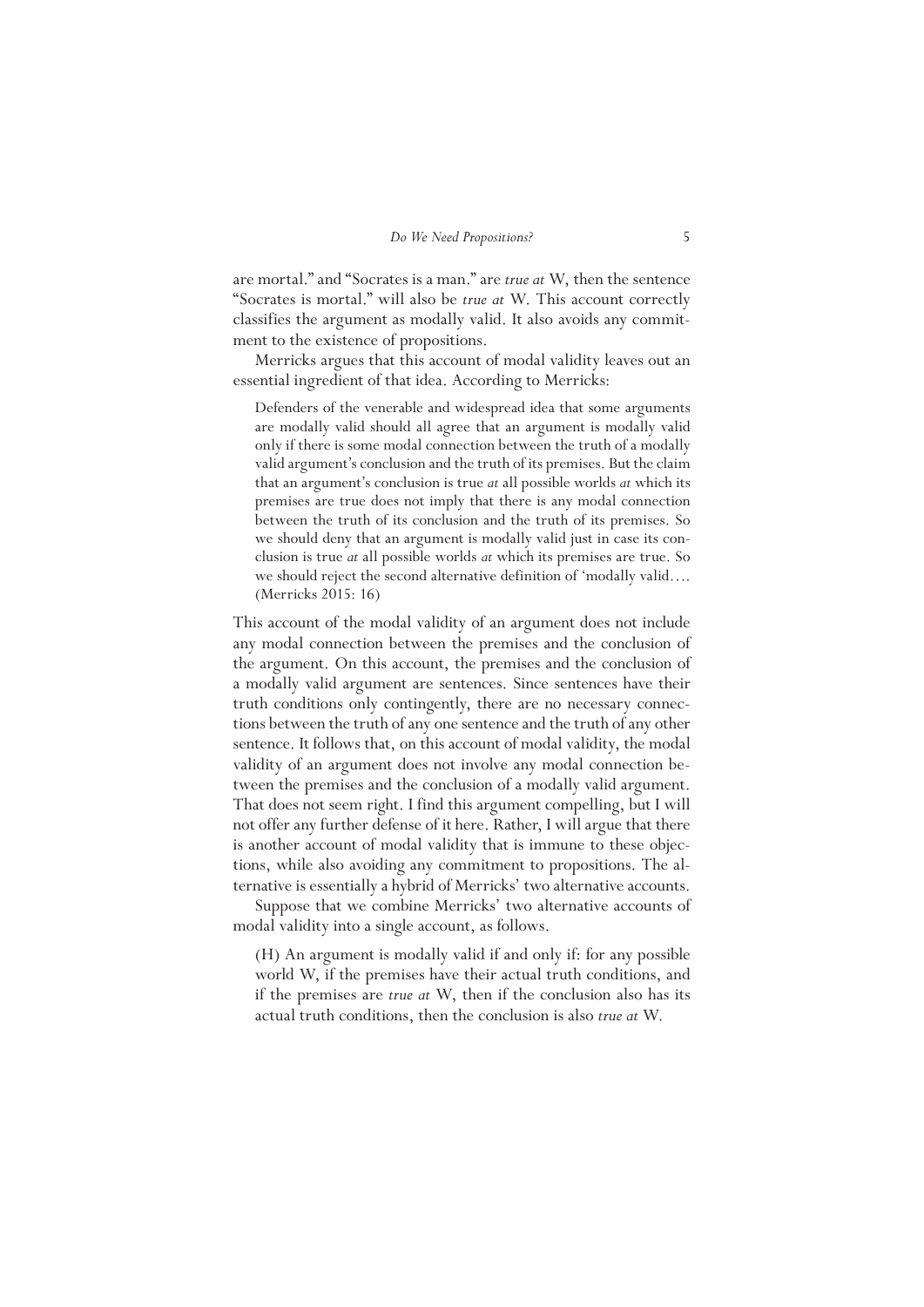Call this account *The Hybrid Account,* since it is a hybrid of Merricks' other two alternatives. The hybrid account will classify the argument from (1) and (2) to (3) as modally valid. If the sentences "All men are mortal." and "Socrates is a man." have their actual truth conditions, and if these actual truth conditions are satisfied in a possible world W, then if the sentence "Socrates is mortal." also has its actual truth conditions, then its' actual truth conditions will also be satisfied in W. Furthermore, the hybrid account does not imply that the inference from "Electrons exist." to "A sentence exists." is modally valid. If the sentence "Electrons exist." has its actual truth conditions, and if those actual truth conditions are satisfied in a possible world W, it does not follow that the actual truth conditions of the sentence "A sentence exists" are satisfied in W. The actual truth conditions of "Electrons exist" can be satisfied in a possible world without the actual truth conditions of "A sentence exists" also being satisfied in that world. Finally, according to the hybrid account, the modal validity of an argument does obtain in virtue of a modal connection between the premises and the conclusion of the argument. The reason is that the hybrid account, like Merricks' first alternative, holds fixed the actual truth conditions of the sentences involved. If we hold fixed the actual truth conditions of these sentences, then there will be modal connections between these sentences *insofar as they have their actual truth conditions*. These modal connections ground the modal validity of modally valid arguments.

My use of *sentences-with-their-actual-truth-conditions* might raise some eyebrows. Are sentences-with-their-actual-truth-conditions just propositions by another name? If so, then the hybrid account is also committed to the existence of propositions. However, that is not so. The hybrid account makes use of the fact that a sentence S has certain truth conditions C. However, that fact need not consist in a relation between a sentence and some other entity—its truth conditions, which might also sound suspiciously like a proposition. At least on the face of it, the fact that sentence S has truth conditions C might be explicated in a way that does not quantify over truth conditions as distinct entities. The correct analysis will depend on the nature of semantic content, of course, but many theories of semantic content will analyze statements of the form "Sentence S has truth conditions C" in a way that does not quantify over truth conditions.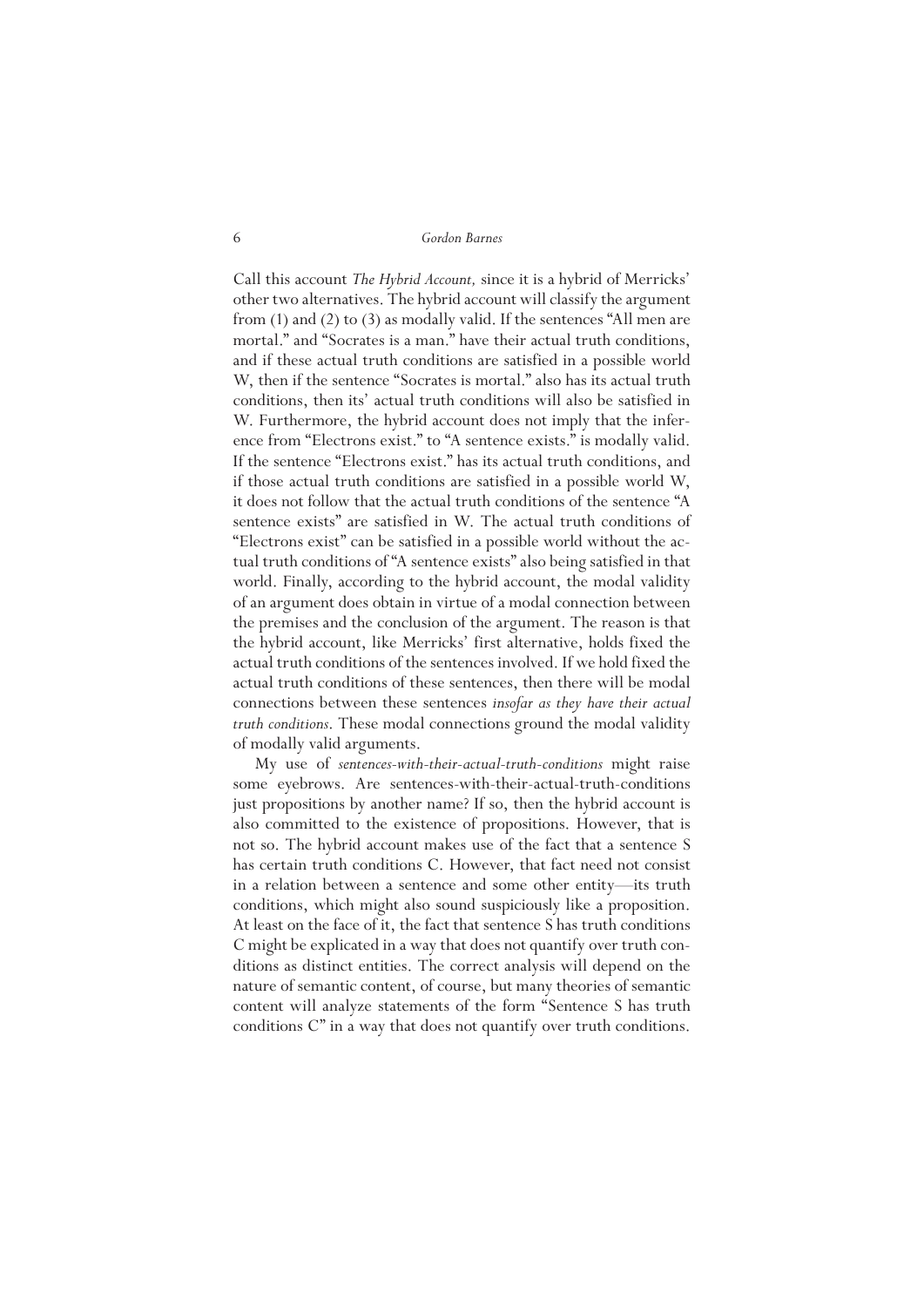Such accounts have no need of propositions, or proposition-like entities, at least for the purpose of analyzing the fact that a sentence has certain truth conditions. For instance, consider a teleofunctionalist account of semantic content. On such an account, the fact that sentence S has truth conditions C consists in the fact that S expresses a mental state that was naturally selected because it is nomologically correlated with the fact that conditions C are satisfied. This account does not quantify over the truth conditions of the sentence. Other accounts of semantic content also avoid quantifying over truth conditions as distinct entities.

What if there is no reductive analysis of the fact that sentence S has truth conditions C? What if these facts are primitive, irreducible facts? Even if that were the case, it would not follow that these facts consist in a relation between a sentence and some other entity, its truth conditions. One could certainly argue that the irreducibility of semantic content entails the existence of propositions, or some such entities, but an argument would be required. In the absence of such an argument, the fact that a sentence has certain truth conditions does not self-evidently entail any quantification over truth conditions as distinct entities. Thus, the hybrid account of modal validity does not commit one to the existence of propositions, or anything like propositions.

In the hybrid account of modal validity, the concept of *truth at a world* does much of the heavy lifting*.* Thus, the hybrid account is acceptable only if that relation is acceptable. There are two, distinct questions here. First, is there an acceptable account of the relation of truth-at-a-world? Second, is there an account of this relation that does not quantify over propositions? In this context, the latter question is the one that matters. If the only acceptable accounts of truthat-a-world are accounts that make ineliminable use of propositions, then the hybrid account of modal validity also commits us to the existence of propositions. In that case, Merricks' argument would succeed—modal validity requires the existence of propositions. Thus, the relevant question here is whether there is an acceptable account of truth-at-a-world that does not make use of propositions. This question has been discussed at length elsewhere, and I will not